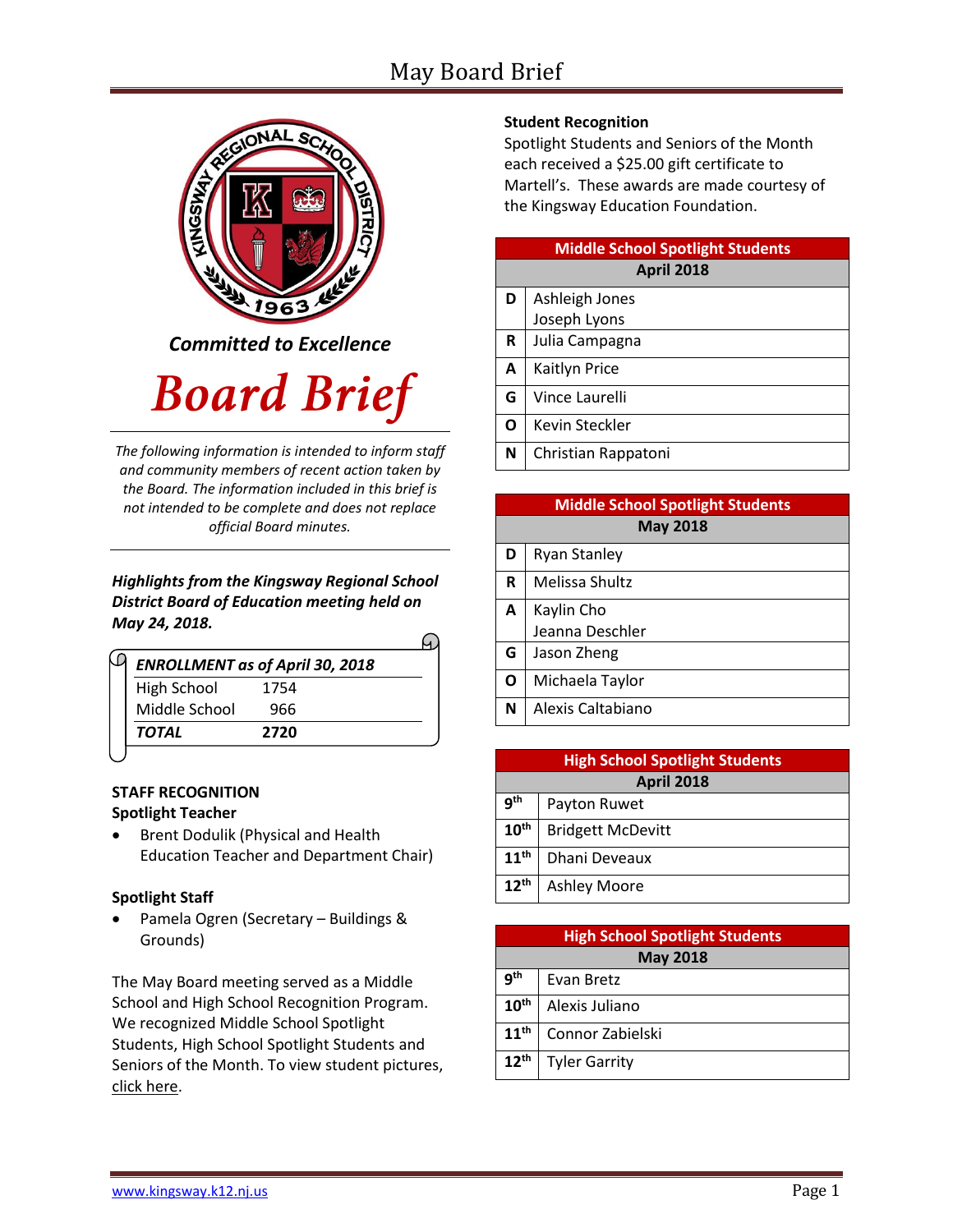| <b>High School Spotlight Students</b> |                 |  |
|---------------------------------------|-----------------|--|
| <b>June 2018</b>                      |                 |  |
| q <sup>th</sup>                       | Liam Wilkins    |  |
| 10 <sup>th</sup>                      | Angeliqe Girard |  |
| 11 <sup>th</sup>                      | Lauren Krott    |  |
| 12 <sup>th</sup>                      | Ugur Asci       |  |

| <b>Seniors of the Month</b> |  |  |
|-----------------------------|--|--|
| <b>April 2018</b>           |  |  |
| Adam Chhour                 |  |  |
| <b>Madison Grigg</b>        |  |  |

| <b>Seniors of the Month</b> |  |  |  |
|-----------------------------|--|--|--|
| <b>May 2018</b>             |  |  |  |
| Joshua Everwine             |  |  |  |
| <b>Matthew Farnese</b>      |  |  |  |

| <b>Seniors of the Month</b> |  |  |  |
|-----------------------------|--|--|--|
| <b>June 2018</b>            |  |  |  |
| Kevin Estabillo             |  |  |  |
| Krishna Patel               |  |  |  |

#### **SUPERINTENDENT'S REPORT**

Dr. Lavender updated the Board on a variety of topics related to the District, which included the following discussion item(s)…

- Business Administrator's contract and approval letter
- End-of-Year Activities
	- $\bullet$  Senior Awards Banquet 6/13 5:00 PM
	- Graduation  $6/19 5:45$  PM

#### **PRESENTATIONS**

• Social Emotional Student Support -Mindfulness, Mrs. Calandro and Mrs. Fransko

#### **ATTENDANCE SUMMARY**

*2017-2018 Monthly Average % of Students in Attendance for* April*:*

| 2017-2018 Monthly Average %<br>of Students in Attendance |                   |                                         |                            |
|----------------------------------------------------------|-------------------|-----------------------------------------|----------------------------|
| Grade<br>Level                                           | <b>April</b><br>℅ | 2017-<br>2018<br><b>YTD</b><br>Avg<br>% | Past<br>6 Year<br>Avg<br>℅ |
| 7                                                        | 95.1              | 95.4                                    | 95.4                       |
| 8                                                        | 93.8              | 94.2                                    | 94.8                       |
| <b>Total MS</b><br>Average                               | 94.5              | 94.8                                    | 95.1                       |
| 9                                                        | 94.5              | 93.9                                    | 94.7                       |
| 10                                                       | 94.7              | 93.9                                    | 94.0                       |
| 11                                                       | 93.6              | 93.5                                    | 93.1                       |
| 12                                                       | 92.4              | 92.8                                    | 92.0                       |
| <b>Total HS</b><br>Average                               | 93.9              | 94.0                                    | 93.4                       |
| <b>District</b><br>Average                               | 94.2              | 94.4                                    | 94.2                       |

### **PERSONNEL**

#### *Annual Renewal*

The Board of Education approved the annual renewals of employees. Correspondence will be sent on an individual basis.

#### **District Employment**

- Non-Certified Staff:
	- Cynthia Gardner (Bus Driver)
	- Lisa Casterioto (Cafeteria Worker)
- Resignation:
	- Stefanie Fox-Manno (Humanities Supervisor)
- Substitute:
	- Anthony Cataldi (Substitute Custodian)
	- Rudolph Inman (Substitute Custodian)
	- Matthew Wentz (Substitute Custodian)
	- Kasandra DiSessa (Per Diem Substitute Teacher)
	- Jessica Rathgeb (Per Diem Substitute Teacher)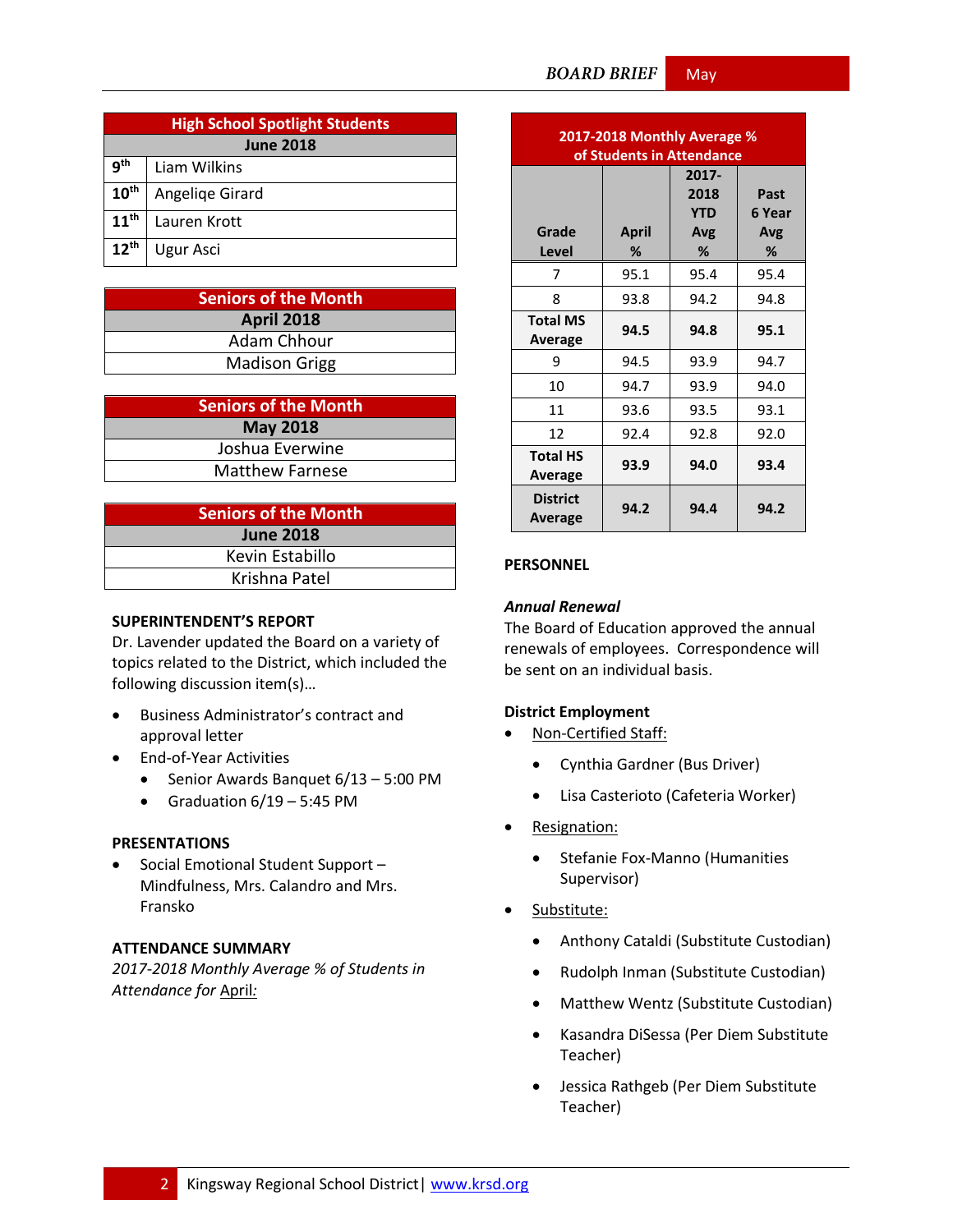#### **BOARD BRIEF** May

- Leaves of Absence:
	- Kathryn Fransko (Instructional Supervisor)
- Practicum, Student Teachers, Internships:
	- Emily Virga (Internship, Patricia Calandro, Special Education, Summer of 2018)
- CER Workers:
	- Abbey Chambers (CER Camp Counselor)
	- Reilly Noel (CER Camp Counselor)
- Summer Workers:
	- (Counselors)Antoinette Henry, Theresa Kupsey, John Cappolina, Vivian Cassidy, Apryl Palazzo, Owen McBride, Mairin Schramm, Stephanie Vitelli
	- (Student Assistance Coordinator) Fallon Milligan
	- (LDTC/ Special Ed Team Leader) Ingrid Luongo
	- (School Psychologists) Danielle Baney, Joanellen Fenimore, Melissa Lachall
	- (Social Worker) Maria DiGiovanni
	- (LDTC) Christina Bamford
	- (Speech Therapist) Morgan Moore
	- (Teachers) Jason Finlaw, Joanne Gagne, Kimberly Pinkham, Jennifer Beckett, Dean Ilconich
	- (Nurse) Chrissy Ludlam
	- (Paraprofessionals) Antwine Perez, Sharon Young, Sarah Schugar, Jennie Hara, Jennifer Cressman, Sharon Foth, Nicholas Piccone, John Bollar, Victoria Steinmetz, Elizabeth Ruiz, Wendi O'Connor
	- (Substitute Paraprofessional) Eric Peterson
	- (Media Specialists) Heather Connor, Colleen Fitzpatrick, Kimberly Pinkham
- 2017-2018 Black Seal License Stipends:
	- (District) Michael Barts, Kenneth Burr, Angelo DiJoseph, Cridland Nugent, Jeffrey Sieman
	- (High School) Brian Boone, Michael Bruce, Mary Hawk, Frank Hines, Sr., Dennis Jester, Victor Rodriguez, Pam Rouse, Jerry Siewert, Gerald Smith, Jeanne Smith, Arthur Spence, Michael Stinson, Karen Storey
	- (Middle School) Warren Adams, Jay Allen, Peter Berger, Sharon Freeman, David Geldreich, Ronald Johnson, John Storey

#### **High School Employment**

- Retirement:
	- Karen Battle (Family and Consumer Sciences Teacher)
- Resignation:
	- Lauren Kerr (Assistant Principal)
	- Kimberly Swallen (Biology Teacher)
	- Nicole DiFelice (Math Teacher)
	- Craig Stephenson (Principal)
- Change of Status:
	- Andrew Young (English Teacher)
	- Kristian Ward (Social Studies)
	- Anthony Siravo (LTS Teacher)

#### **Middle School Employment**

- Certified Staff:
	- Joseph Bittmann (Special Education Teacher)

#### **FUNDRAISERS**

- **05/26/2018 Interact Club.** The Interact Club will be holding a Community Clean Up Event to raise funds for gift baskets to donate to the Emmanuel Cancer Foundation.
- **06/01/2019 Cultures Club.** The Cultures Club will be selling tickets and concessions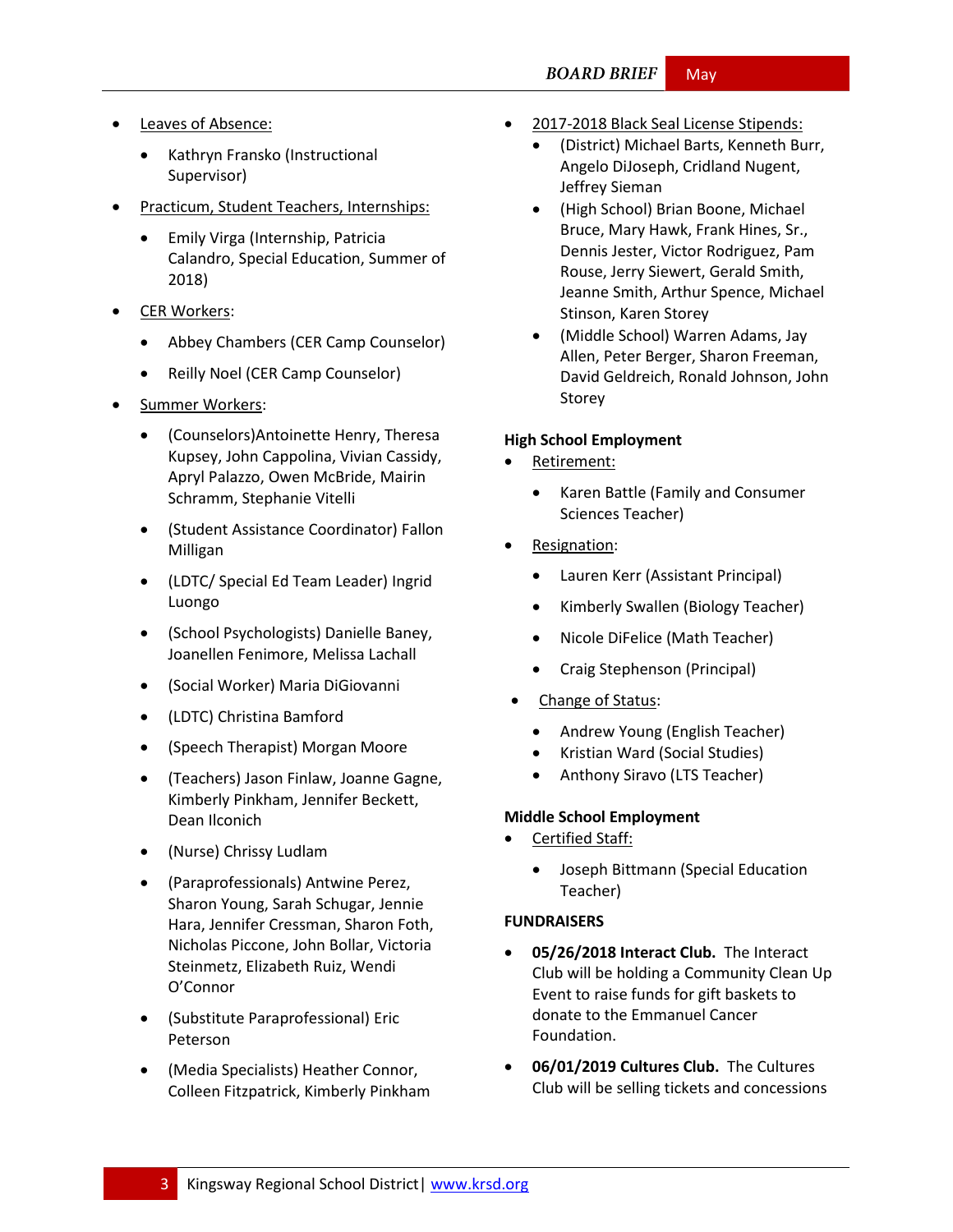at the Talent Show to raise funds for scholarships.

- **06/06/2018 Teachers.** The teachers will be holding a bake sale to raise funds for a colleague.
- **The week of 06/11/2018 Habitat for Humanity.** The Habitat for Humanity will be holding a volleyball tournament to raise funds for the Habitat for Humanity.

#### **FIELD TRIPS/ASSEMBLIES**

- **05/23/2018 –** The Film Studies Students traveled to the Cinamark 16.
- **06/04/2018–** The AP Biology will be traveling to the Fox Chase Cancer Center.
- **06/07/2018 -** The STEP program will be traveling to the Nifty Fifty's Restaurant.
- **04/15/2019 to 04/19/2019 –** The Class of 2019 will be traveling to Orlando, Florida for their class trip.

#### **RESEARCH PROJECT(S)**

None

#### **EMERGENCY DRILLS/CALLS**

| School/<br><b>Date</b> | <b>Time</b>     | <b>Drill</b>        |
|------------------------|-----------------|---------------------|
| НS                     | Start: 08:17 AM | <b>Fire Drill</b>   |
| 04/20/2018             | End: 08:23 AM   |                     |
| HS                     | Start: 11:40 AM | Precautionary       |
| 04/23/2018             | End: 11:47 AM   | Lockdown            |
| НS                     | Start: 03:00 PM | <b>Panic Button</b> |
| 04/23/2018             |                 | Test                |
| HS                     | Start: 05:00 PM | <b>Panic Button</b> |
| 04/26/2018             |                 | Test                |
| HS & MS                | Start: 07:00 AM | <b>School Bus</b>   |
| 5/3/2018               |                 | Emergency           |
|                        |                 | Evacuation          |
| <b>MS</b>              | Start: 09:15 AM | Precautionary       |
| 04/10/2018             | End: 09:28 AM   | Lock Down           |
|                        |                 | Drill               |
| MS                     | Start: 01:46 PM | Fire Drill          |
| 04/30/2018             | End: 01:52 PM   |                     |

#### **[POLICY](http://www.straussesmay.com/seportal/Public/DistrictPolicyTOC.aspx?id=f0cc945ef3894b8d9ad5f87d948ca425&PolicyID=)**

The Board recommended the following for **FIRST** reading for revisions and/or adoption.

• None

The Board recommended the following for **SECOND** reading for revisions and/or adoption.

- Regulation 7510, 5330, 8630
- Policy 1220, 1310, 3111, 3124, 3125, 3125.2, 3141, 3159, 3231, 4159, 5305, 9541, 1140, 1523, 1550, 2260, 2610, 2622, 5750, 5755, 5339, 5514, 7481, 8454, 8630
- Regulation and Policy 3126, 3144, 3240, 5350, 1530, 2200, 2411, 2423, 8441
- (Abolished) Regulation and Policy 3244
- (Abolished) Regulation 5514

#### **PROGRAMS**

The Board approved the following programs:

- TOPSorts Cheerleading
- Complete Care Health Care Network

#### **AWARD(S) and SCHOLARSHIP(S)**

- Victory Scholarship and Community Service Award
- Mitchell J. Czoch Memorial Scholarship
- Carmella Rivell Memorial Scholarship

#### **OUT OF DISTRICT/TWILIGHT PLACEMENT**

The Board approved the following out of district/twilight placement:

| Location   | Tuition    | Dates        |
|------------|------------|--------------|
| Bankbridge | \$6,380.00 | $5/9/2018 -$ |
| North      |            | 6/19/2018    |

#### **BUSINESS, FACILITIES & FINANCE**

- **The Board approved the Board Secretary's Report and Bill List.**
- **Receipt and Acceptance of Student Activity and Athletic Account Financial Reports.** The Board accepts as filed the Middle School, High School and Athletic financial reports for the period ending April 30, 2018.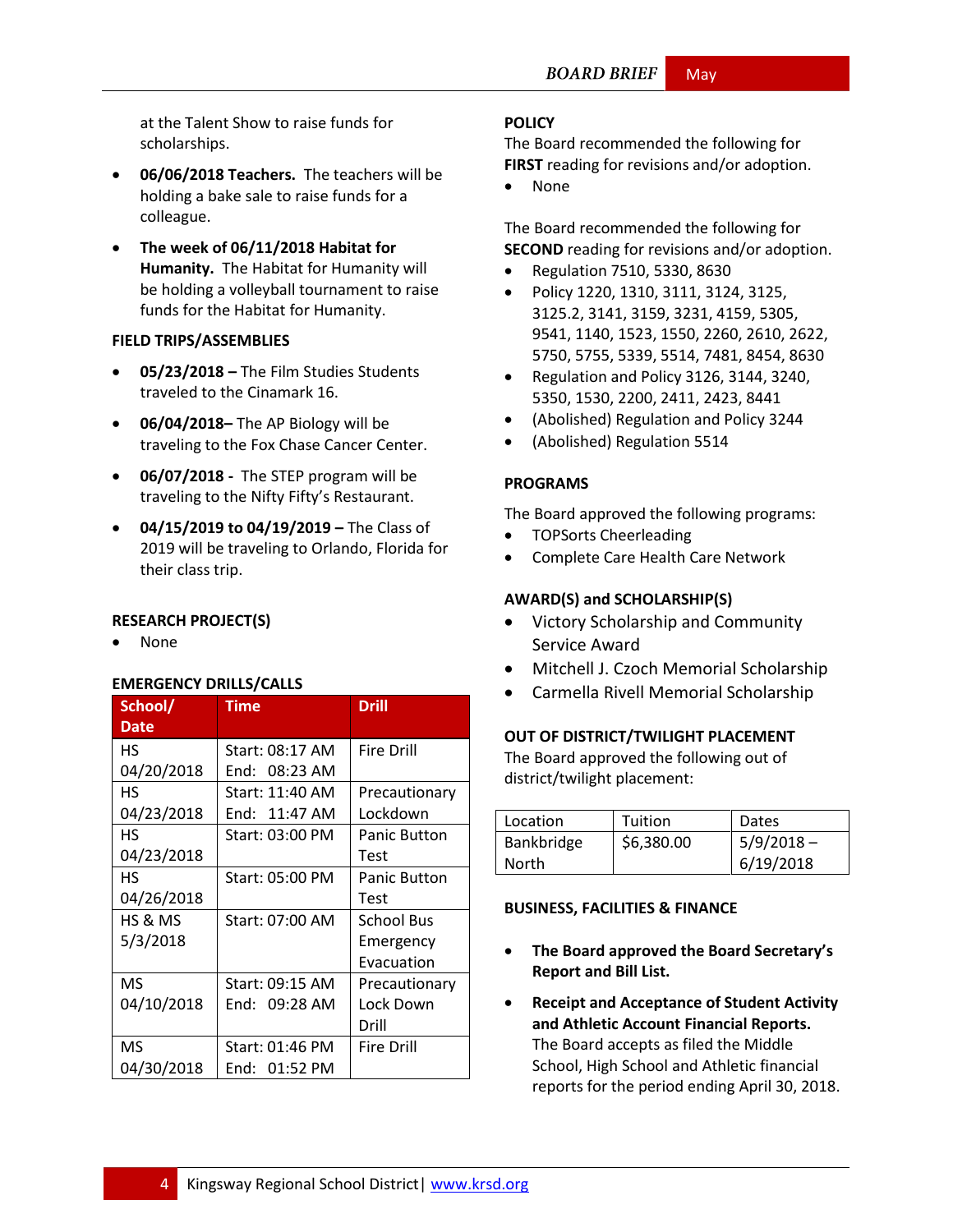- **Donation.** The Board accepted a donation for Marching Band Uniforms from the Band Boosters in the amount of \$23,000.00 and from the Boerlin Foundation in the amount of \$10,000.00.
- **Interlocal Agreements Clearview Regional.**  The Board approved the interlocal agreement with Clearview Regional.
- **2018-2019 Transportation Jointures.** The Board approved the transportation jointures for the 2018-2019 school year.
- **Tax Payment Schedule of 2018 – 2019.** The Board approved the payment schedule to receive current expense and debt service tax levy for the 2018-2019 school year.
- **Appointment of Representatives Requesting Federal and State Funds.** The Board designated the Superintendent and Business Administrator/Board Secretary as the Board's agents to request state and federal funds pursuant to state and federal law for the period of July 1, 2018 through June 30, 2019.
- **Appointment of Board Officials.** The Board appointed the following Board Officials for the period of July 1, 2018 through June 30, 2019.
	- **Affirmative Action Officers:** Patricia Calandro, Michael Schiff and Rachael Anderson
	- **Purchasing Agent Compliance Officer for Affirmative Action:** Jason Schimpf
	- **504 Committee Coordinator:** Michael **Schiff**
	- **Title IX Coordinator:** June Cioffi
	- **Homeless Liaison:** Shanna Hoffman
	- **Issuing Officer for Working Papers:**  Marie Aleardi
	- **Asbestos Management & PEOSA Coordinator:** Lawrence Lore
	- **Indoor Air Quality Designee:** Lawrence Lore
	- **Integrated Pest Management Coordinator:** Lawrence Lore
- **Right to Know Officer:** Megan Bruder
- **Custodian of Public Records:** Jason Schimpf
- **DCF Liaison High School: Owen** McBride
- **DCF Liaison Middle School:** Theresa Kupsey
- **Official for Investments and Wires:**  Jason Schimpf
- **Appointment of Professionals.** The Board appointed the following professionals for the period of July 1, 2018 through June 30, 2019:
	- **Auditor:** Holman, Frenia & Allison, P.C.
	- **Attorney:** Schwartz, Simon, Edelstein & Celso Comegno Law Group, P.C.
	- **Architect of Record:** Garrison Architects
	- **Engineer of Record:** Marathon Engineering & Environmental Services
	- **Financial Advisor:** Phoenix Advisors
	- **Bond Counsel:** McManimon, Scotland and Baumann
	- **School Physician:** Inspira Health Network
	- **Health Insurance Broker of Record:**  Connor, Strong & Buckelew
	- **Insurance Broker of Record:** Connor, Strong and Buckelew
- **Appointment of Health Care Professionals:** The Board appointed the following health care professionals for the period of July 1, 2018 through June 30, 2019.
	- Hewitt Psychiatric, PC., Psychiatric Evaluations, \$575.00/Psychiatric and \$650.00/Neurodevelopmental
	- Dennis Graham, Neurological Evaluations, \$275.00
- **Designation of Superintendent: Transfer Authority.** The Board amended the Superintendent or designee to be designated to approve such line item transfers as are necessary between Board of Education meetings, and that such transfers shall be reported to the Board of Education as ratified and duly recorded in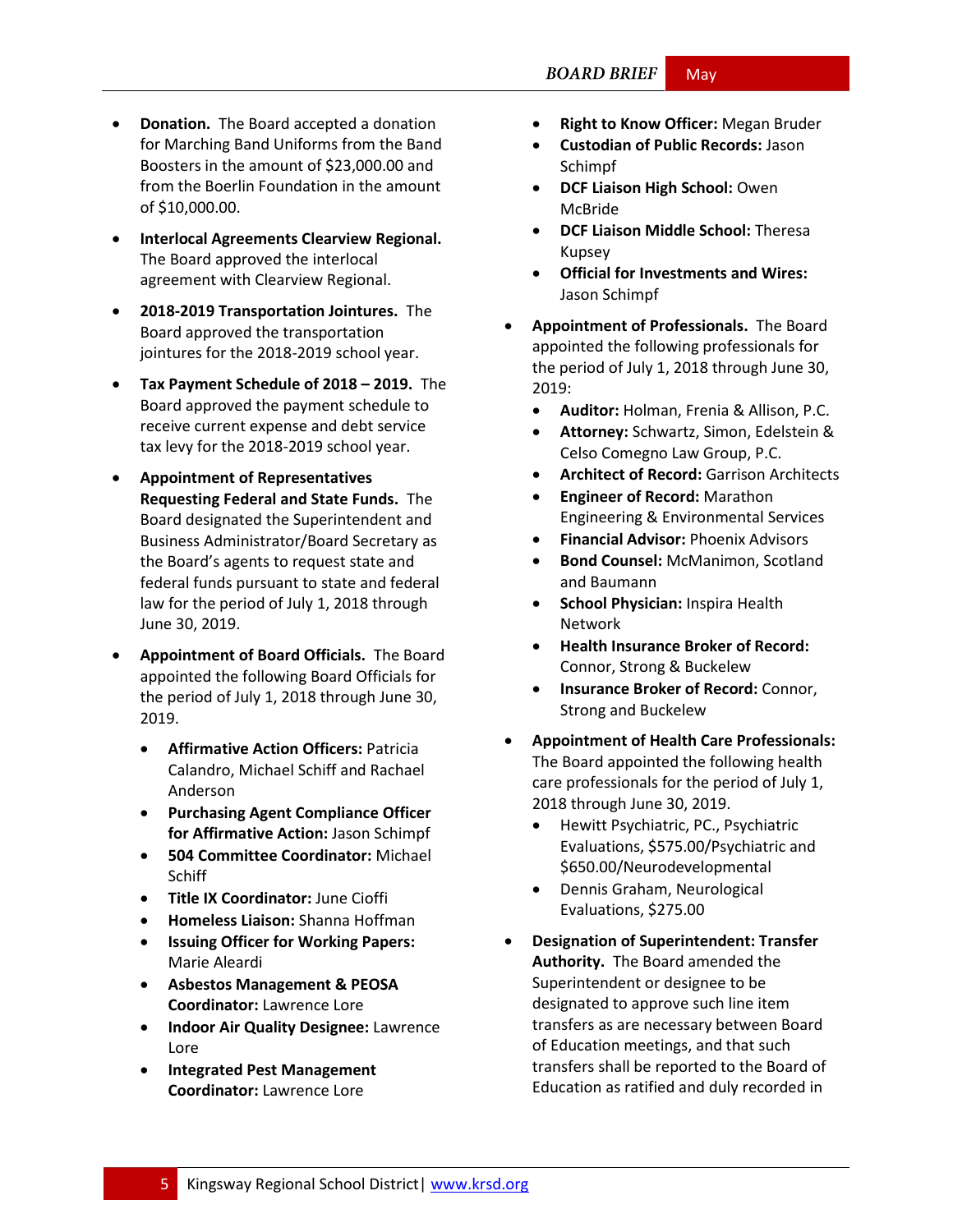**BOARD BRIEF** 

May

the minutes of the next regularly scheduled meeting of the Board of Education.

- **Procurement of Goods and Services through State Contract.** The Board authorized the district purchasing agent to make purchases of goods and services entered into on behalf of the state by the Division of Purchase and Property utilizing various vendors as awarded by said agency.
- **Designation of Official Website.** The Board adopted [www.krsd.org](http://www.krsd.org/) as the official website of the district from July 1, 2018 through June 30, 2019.
- **Authorization to Pay Claims between meetings.** The Board approved authorization be granted to the School Business Administrator to pay claims between monthly meetings of the Board of Education and to be ratified at its next regularly scheduled meeting for the period of July 1, 2018 through June 30, 2019.
- **District Travel Limitation for Regular Business Travel.** The Board established a maximum annual limitation of \$1,500.00 for regular business travel for staff members and Board of Education members for the period of July 1, 2018 through June 30, 2019.
- **Official Depositories and Signatories.** The Board approved the official depositories and signors.
- **Establishment of Petty Cash Funds.** The Board authorized the establishment of the petty cash accounts for the period of July 1, 2018 through June 30, 2019.
- **Facility Usage Fees**. The Board adopted the following facility usage fees for the period of July 1, 2018 through June 30, 2019.

| <b>Use</b>    | Rental<br>Fee | <b>Utility Fee</b> |
|---------------|---------------|--------------------|
| Eitel Theater | \$550.00      | \$5.00/hour        |

| Lighting and Sound<br>Equipment                                       | \$150.00 |             |
|-----------------------------------------------------------------------|----------|-------------|
| High School North<br>Gym                                              | \$425.00 | \$6.00/hour |
| High School South<br>Gym                                              | \$550.00 | \$8.00/hour |
| <b>High School Auxiliary</b><br>Gym                                   | \$380.00 | \$3.00/hour |
| Middle School Gym<br>East                                             | \$550.00 | \$7.00/hour |
| Middle School Gym<br>West                                             | \$550.00 | \$8.00/hour |
| Scoreboards and<br>Clocks                                             | \$50.00  |             |
| Kitchens                                                              | \$340.00 |             |
| Kitchen Equipment                                                     | \$100.00 |             |
| High School Cafeteria<br>West                                         | \$425.00 |             |
| High School Cafeteria<br>East                                         | \$375.00 |             |
| High School Cafeteria<br>Sound System                                 | \$75.00  |             |
| Middle School All<br>Purpose Room                                     | \$550.00 | \$7.00/hour |
| High School Seminar<br>Room                                           | \$300.00 |             |
| <b>High School Seminar</b><br>Room Technology<br>Fee                  | \$150.00 |             |
| <b>High School Media</b><br><b>Center South</b>                       | \$250.00 |             |
| High School Media<br><b>Center North</b>                              | \$250.00 |             |
| Middle School All<br>Purpose Room Stage,<br>Lighting and<br>Equipment | \$150.00 |             |
| Classroom                                                             | \$215.00 |             |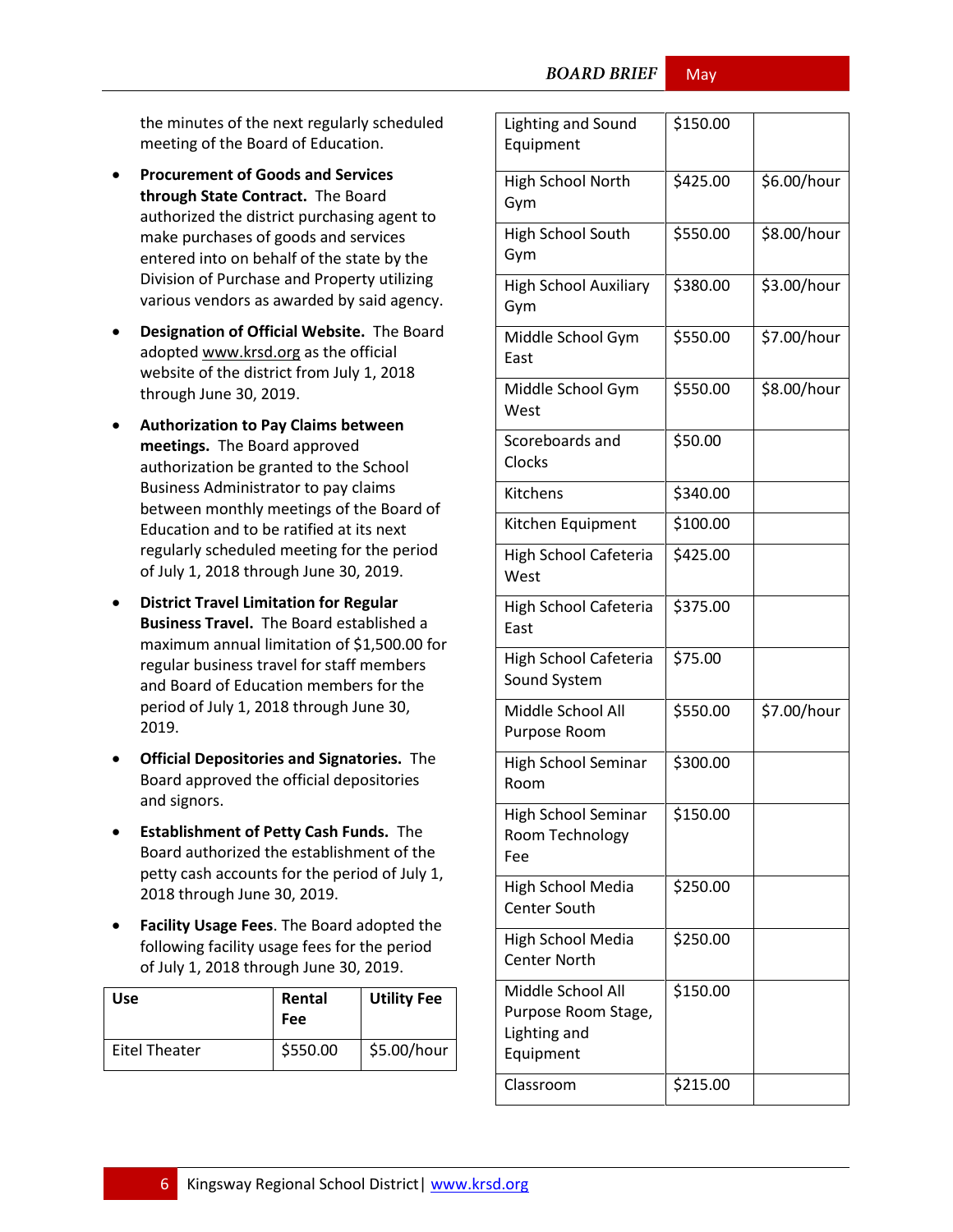| Weight Room               | \$350.00 | \$5.00/hour |
|---------------------------|----------|-------------|
| <b>Stadium Complex</b>    | \$300.00 |             |
| <b>Athletic Field</b>     | \$100.00 |             |
| Kingsway Employee<br>Camp | \$150.00 |             |

- **Adoption of Chart of Accounts.** The Board adopted the Uniform Minimum Chart of Accounts for New Jersey Public Schools for use from July 1, 2018 through June 30, 2019.
- **Adoption of Substitute Employment Rates.** The Board approved the substitute employment rates for the period from July 1, 2018 through June 30, 2019.
- **Tax Shelter Annuities and Disability Insurance Providers.** The Board approved companies to be authorized Tax Shelter Annuity/After Tax Plans and Disability Insurance providers for the period of July 1, 2018 through June 30, 2019.
- **Participation in NJSIAA.** The Board authorized the participation of the Kingsway Regional High School athletic teams in the New Jersey State Interscholastic Athletic Association for the 2018-2019 school year.
- **Claims Auditor Pre-Payment Authority.** The Board approved the Business Administrator/Board Secretary be designated as the Board of Education's Claims Auditor with authority to direct prepayment of claims for debt service, payroll, fixed charges and any other claim or demand which would be in the best interest of the Board to pay promptly.
- **Curriculum and Textbook Adoption Schedule.** The Board approved the District Curriculum and five-year textbook adoption schedule for the 2018-2019 school year.
- **Educational Data Services, Inc.** The Board authorized Educational Data Services, as a

New Jersey Cooperative Bidding Program from our school supplies. The licensing and maintenance fee for the 2018-2019 school year will be on file in the office of the Business Administrator.

- **Flexible Spending Account.** The Board approved that the proper officers of the District shall act as soon as possible to notify the employees of the District of the adoption of the Cafeteria Plan by delivering to each employee a copy of the summary description of the plan in the form of the summary plan description.
- **Medical Renewal Rates.** The Board approved the contract with AmeriHealth through SHIF, to provide for a one-year renewal, effective July 1, 2018 through June 30, 2019.
- **Prescription Renewal Rates.** The Board approved an amendment to the contract with Bollinger, to provide for a one-year renewal, effective July 1, 2018 through June 30, 2019.
- **Dental Renewal Rates.** The Board approved a contract through SHIF with Delta Dental, to provide for a one-year renewal, effective July 1, 2018 through June 30, 2019.
- **Property & Casualty Insurance Renewal Rates.** The Board adopted the property & casualty insurance rates for the 2018-2019 school year.
- **Cooper Health Systems Agreement.** The Board approved the professional contract with the Cooper Health System to provide services as indicated in agreement on file in the Business Office to Kingsway Regional School District for a twelve-month period beginning July 1, 2018 at a cost of \$200.00 per football game.
- **State Commodities Hauling.** The Board approved Paul's Commodity Hauling, Inc. to provide deliveries from Safeway Cold